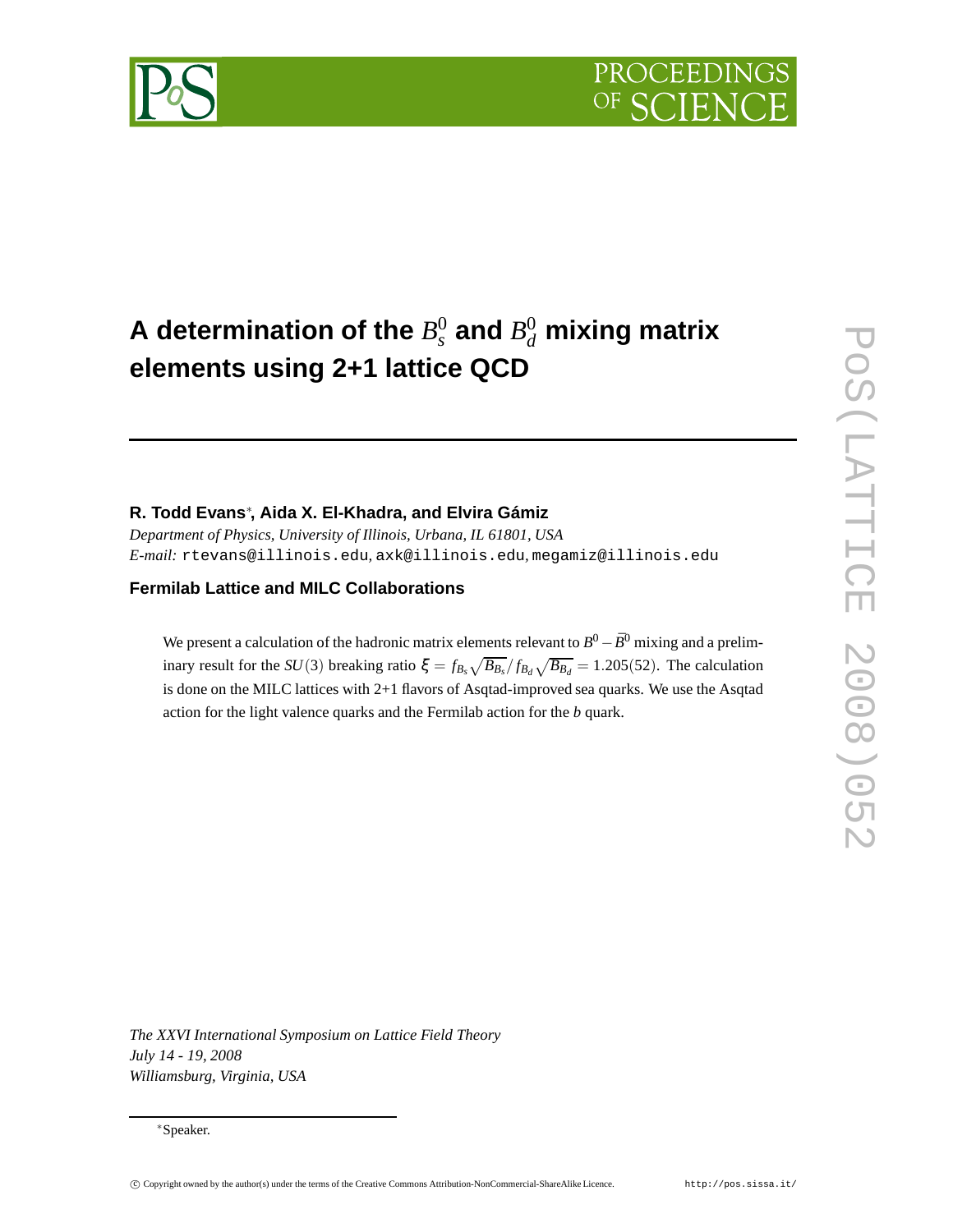## **1. Introduction**

Experimental measurements of the mass differences between the heavy and light mass eigenstates of the *B* and  $B_s$  systems,  $\Delta M_d$  and  $\Delta M_s$  respectively, have uncertainties of less than 1% [1][2]. The Standard Model expressions for the mass difference depend on the CKM matrix elements  $|V_{td}|$ and  $|V_{ts}|$ , and hadronic matrix elements which describe the nonperturbative QCD corrections to this process. Hence, the experimental measurements together with theoretical predictions of the matrix elements can help test the unitarity of the CKM matrix and provide constraints on the possible contributions to new physics.

The  $B_q$ - $\bar{B}_q$ ,  $q = d$ , *s*, meson system's mass difference,  $\Delta M_q$ , is parametrized as

$$
\Delta M_q = \frac{G_F^2}{6\pi^2} m_W^2 \eta_B(\mu_B) S_0(m_t, m_W) |V_{tq} V_{tb}^*|^2 \langle \bar{B}_q | Q_q^1(\mu_B) | B_q \rangle, \tag{1.1}
$$

where  $\eta_B$  is a Wilson coefficient,  $S_0(m_t, m_W)$  is known as the Inami-Lim function, and the scale  $\mu_B \approx m_B$ . The hadronic matrix element is conventionally parametrized as

$$
\langle \bar{B}_q | \mathcal{Q}_q^1 | B_s \rangle = \langle \bar{B}_q | \bar{b} \gamma_\mu (1 - \gamma_5) q \bar{b} \gamma^\mu (1 - \gamma_5) q | B_q \rangle = \frac{8}{3} m_{B_q}^2 f_{B_q}^2 B_{B_q}, \tag{1.2}
$$

where  $f_{B_q}$  is the decay constant of the  $B_q$  meson, and  $B_{B_q}$  is the bag parameter. The ratio of CKM matrix elements,  $|V_{td}/V_{ts}| = \xi \sqrt{\frac{\Delta M_d}{\Delta M_s}}$ *mBs*  $\frac{m_{B_s}}{m_{B_d}}$ , is an important input into unitarity triangle fits, where the dominant source of uncertainty is contained in the hadronic quantity  $\xi = f_{B_s} \sqrt{B_{B_s}}/f_{B_d} \sqrt{B_{B_d}}$ . This uncertainty can only be reduced using lattice QCD techniques. This report presents our preliminary calculation of the  $SU(3)$  breaking ratio of the hadronic matrix elements,  $\xi$ , using 2+1 lattice QCD, including a careful analysis of the systematic errors.

#### **2. Simulation Details**

We perform the calculation on the MILC  $2+1$  flavor lattices. The MILC gauge action used in the generation of these lattices has discretization errors starting at  $\mathcal{O}(a^2\alpha_s, a^4)$  [3, 4]. The staggered Asqtad action is used for the sea quarks and has errors starting at  $\mathcal{O}(a^2\alpha_s, a^4)$  [5]. The Asqtad action is also used for the light valence quark propagators, where the staggered propagator is converted to a naive propagator before construction of the correlation functions. The Fermilab action is used to construct the *b* quark propagator, with discretization errors starting at  $\mathcal{O}(\alpha_s \Lambda_{QCD}/M, (\Lambda_{QCD}/M)^2)$ [6]. To improve  $Q_q^1$  to the same order as the Fermilab action we rotate the *b* quark.

We calculate the matrix elements at two lattice spacings,  $a = 0.12$  and 0.09 fm, and at 6 light sea quark masses and 6 light valence quark masses for a total of 36 mass combinations, summarized in Table 1. The lightest sea pion mass is  $m_{\pi,sea} \sim 250$  MeV and the lightest valence pion mass is *m*π,*val* ∼ 240 MeV. To improve our statistics we calculate the correlators on each ensemble and mass combination at 4 time sources and average them.

#### **3. Correlators**

The operator  $Q_q^1$  is fixed at the origin with the positions of the  $B_q$  and  $B_q$  mesons varied. The matrix elements are extracted from the three-point correlators at spatial momentum  $\vec{p} = 0$  by fitting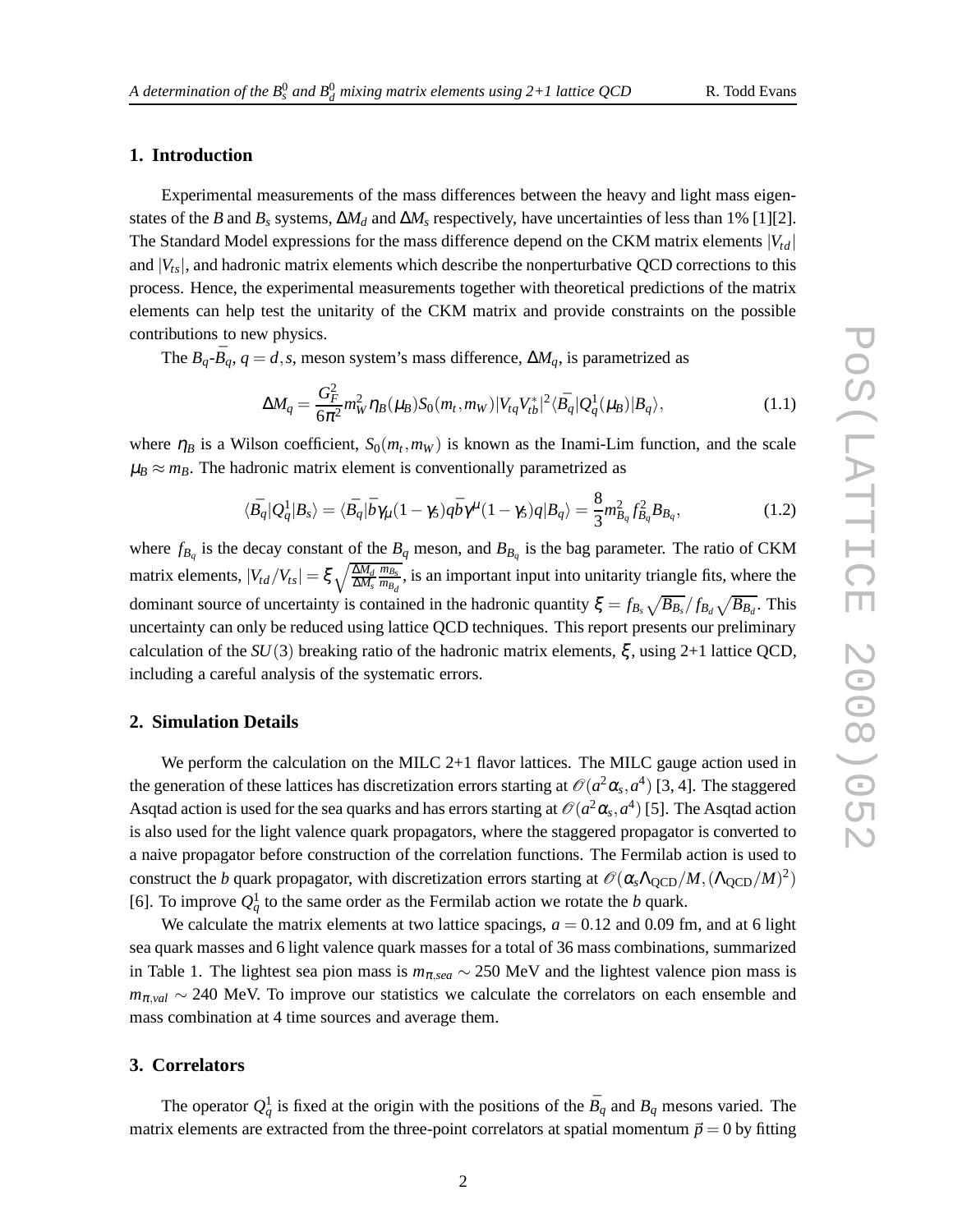**Table 1:** The masses and lattice spacings used in the calculation. The ensembles are labeled by the sea quark mass content in lattice units, where  $m<sub>L</sub>$  refers to the mass of the 2 degenerate light sea quarks and  $m<sub>h</sub>$  refers to the mass of the heavier strange sea quark. The mass of the light valence quark is  $m_q$  and  $N_{configs}$  is the number of configurations on which the calculations are performed.

| $am_l / am_h$ | $am_a$                                        | $N_{configs}$ |  |  |  |
|---------------|-----------------------------------------------|---------------|--|--|--|
|               | $a=0.12$ fm                                   |               |  |  |  |
| 0.005/0.050   | 0.005, 0.007, 0.01, 0.02, 0.03, 0.0415        | 529           |  |  |  |
| 0.007/0.050   | 0.005, 0.007, 0.01, 0.02, 0.03, 0.0415        | 833           |  |  |  |
| 0.010/0.050   | 0.005, 0.007, 0.01, 0.02, 0.03, 0.0415        | 580           |  |  |  |
| 0.020/0.050   | 0.005, 0.007, 0.01, 0.02, 0.03, 0.0415        | 460           |  |  |  |
| $a=0.09$ fm   |                                               |               |  |  |  |
| 0.0062/0.031  | 0.0031, 0.0044, 0.0062, 0.0124, 0.0272, 0.031 | 553           |  |  |  |
| 0.0124/0.031  | 0.0031, 0.0042, 0.0062, 0.0124, 0.0272, 0.031 | 534           |  |  |  |

to the expression

$$
C_{Q_q^1}(t_1, t_2) = \sum_{\vec{x_1}, \vec{x_2}} \langle \vec{B}_q(t_1, \vec{x_1}) | Q_q^1(0) | B_q(t_2, \vec{x_2}) \rangle = \sum_{i,j} ((-1)^{t_1+1})^i ((-1)^{t_2+1})^j \frac{Z_i Z_j O_{ij}}{(2E_i)(2E_j)} e^{-E_i t_1 - E_j t_2},
$$
\n(3.1)

where *i*, *j* number the states and  $O_{00} = \langle \bar{B_q} | Q_q^1 | B_q \rangle = \frac{8}{3} M_{B_q}^2 f_{B_q}^2 B_{B_q}$ . We smear the interpolating *b* quark using a 1S wave-function to improve overlap with the ground state. In order to isolate  $O_{00}$ and extract the quantity  $\beta_q = f_{B_q} \sqrt{M_{B_q} B_{B_q}}$ , we simultaneously fit the two-point pseudoscalar  $B_q$ correlator to the following function,

$$
C_2^q(t) = \sum_{\vec{x}} \langle B_q(t, \vec{x}) | \bar{q}(0) \gamma_5 b(0) \rangle = \sum_i ((-1)^{t+1})^i \frac{|Z_i|^2}{2E_i} e^{-E_i t}.
$$
 (3.2)

Bayesian fitting techniques are used [7]. The states oscillating in Euclidean time are due to the temporal doublers from the naive light quark in the operator and are straightforward to remove [8].

The lattice data for  $\beta_q$  are shown in Fig. (1). Some characteristics of the data relevant to the chiral fits are the following: mild sea quark mass dependence, mild lattice spacing dependence, and statistical errors that vary between 2-5%.

#### **4. Chiral Fits and Extrapolations**

We fit our numerical lattice data for the parameters  $\beta_q$  and their ratio  $\xi$  to expressions derived in heavy meson staggered Chiral Perturbation Theory ( $HMS\chi PT$ ) [9]. We work to lowest-order in the heavy quark mass,  $\mathcal{O}(1/m_b)$ , and next-to-leading order (NLO) in the light quark masses and lattice spacing. We determine the light quark mass dependence and then extrapolate to the physical *u*- and *d*-quark masses and interpolate to the physical *s*-quark mass. Because we have data at two lattice spacings, we can also determine the size of  $\mathcal{O}(a^2)$  taste-breaking light quark discretization effects and largely remove them. The NLO HMS  $\chi$ PT expression for the  $B_q$ - $\bar{B}_q$  mixing matrix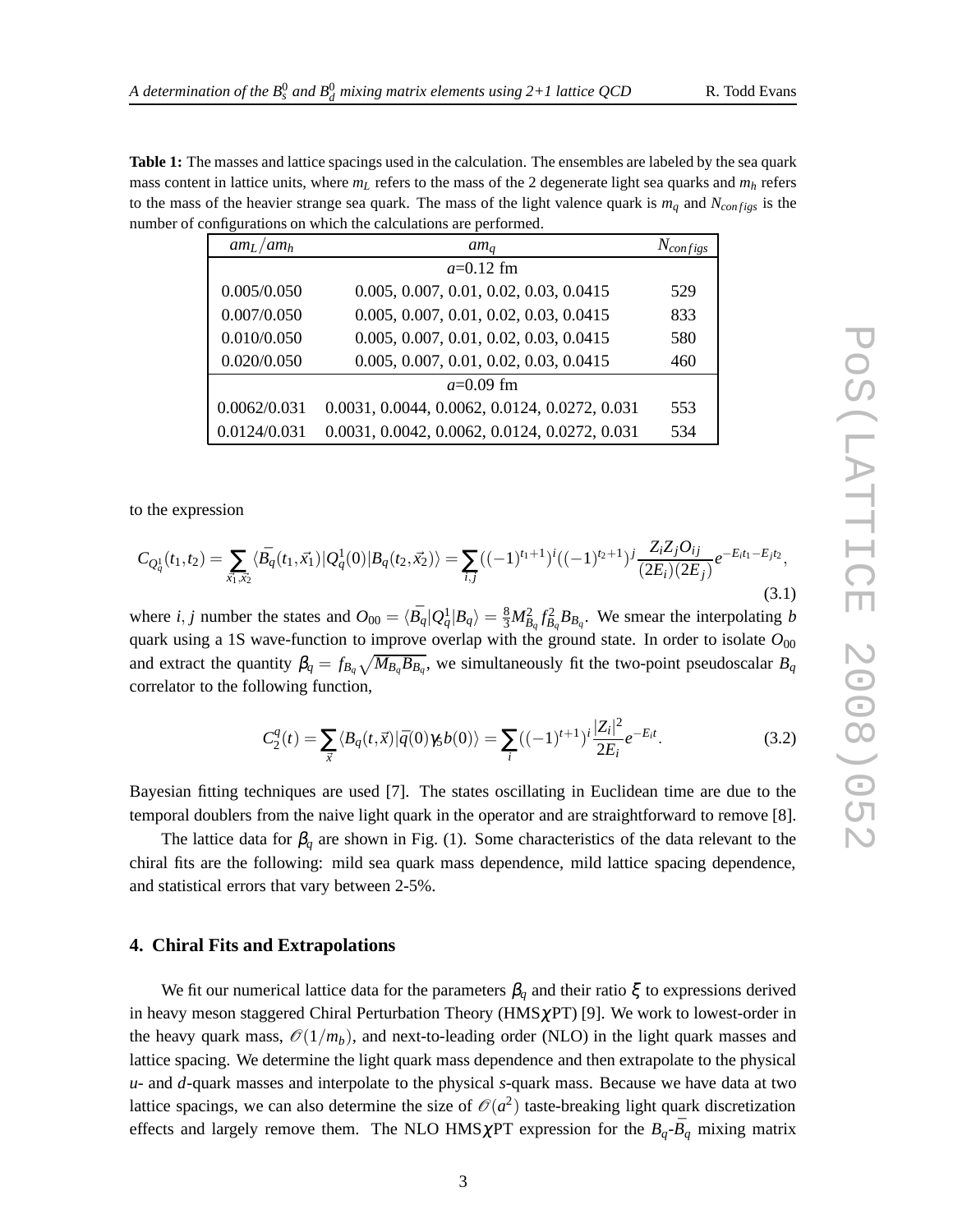

beta $_{\mathsf{q}}$ r $_{\mathsf{q}}$  $^{3/2}$ =f $_{\mathsf{B}_{\mathsf{q}}}$ sqrt(M $_{\mathsf{B}_{\mathsf{q}}}$ B $_{\mathsf{q}}$ )r $_{\mathsf{q}}$  $^{3/2}$ : Valence mass

**Figure 1:** The fit results for  $\beta_q$ . The results are plotted versus the mass of a pion constructed from the light valence quarks. The data from different ensembles are labeled by their sea quark content,  $m_L/m_h$ . The circular data points are from ensembles with lattice spacing 0.12 fm and the square data points are from ensembles with lattice spacing  $0.09$  fm. The results are converted from lattice units to  $r_1$  units [11].

element is [10],

$$
\langle \bar{B}_q | Q_q^1 | B_q \rangle_{QCD} = \frac{8}{3} m_{B_q}^2 f_{B_q}^2 B_q = m_{B_q} \langle \bar{B}_q | Q_1^q | B_q \rangle_{HQET} = \tag{4.1}
$$

$$
m_{B_q}\beta \left[1+(\mathscr{Q}_q+\mathscr{W}_q+\mathscr{T}_q)+L_v m_q+L_s(2m_L+m_h)+L_a a^2\right].
$$

The low-energy constants  $\beta$ ,  $L_v$ ,  $L_s$ , and  $L_a$  are determined from the lattice data, and  $m_q$ ,  $m_L$ , and *m<sup>h</sup>* denote the light valence, light sea, and strange sea quarks respectively. The light sea quarks are treated as degenerate, so the isospin average is used,  $m_L = \frac{m_u + m_d}{2}$ .

The chiral logs,  $\mathcal{T}_q$ ,  $\mathcal{W}_q$ ,  $\mathcal{Q}_q$ , due to the tadpole, wavefunction renormalization, and sunset diagrams respectively, each have a similar structure,

$$
\mathcal{W}_q = -\frac{3g_{B*B\pi}^2}{16\pi^2 f^2} \left\{ \frac{1}{16} \left[ \sum_{\Xi=I, P, 4V, 4A, 6T} \bar{h}_{\Xi}^q \right] + \frac{1}{3} h_I^q + a^2 (\delta_V' h_V^q + \delta_A' h_A^q) \right\},
$$
\n
$$
\mathcal{F}_q = -\frac{1}{16\pi^2 f^2} \left\{ \frac{1}{16} \left[ \sum_{\Xi=I, P, 4V, 4A, 6T} \bar{h}_{\Xi}^q + \bar{I}_{\Xi} \right] + \frac{2}{3} h_I^q + a^2 (\delta_V' h_V^q + \delta_A' h_A^q) \right\},
$$
\n
$$
\mathcal{Q}_q = \frac{3g_{B*B\pi}^2}{16\pi^2 f^2} \left\{ \frac{1}{16} \left[ \sum_{\Xi=I, P, 4V, 4A, 6T} \bar{I}_{\Xi}^q \right] + \frac{1}{3} h_I^q \right\}.
$$
\n(4.2)

The labels *I*, *P*, *V*, *A*, and *T* refer to the taste of the meson in the chiral logarithm. For staggered quarks the taste-nonsinglet pseudoscalar meson masses are split

$$
M_{ij,\Xi}^2 = \mu(m_i + m_j) + a^2 \Delta_{\Xi},\tag{4.3}
$$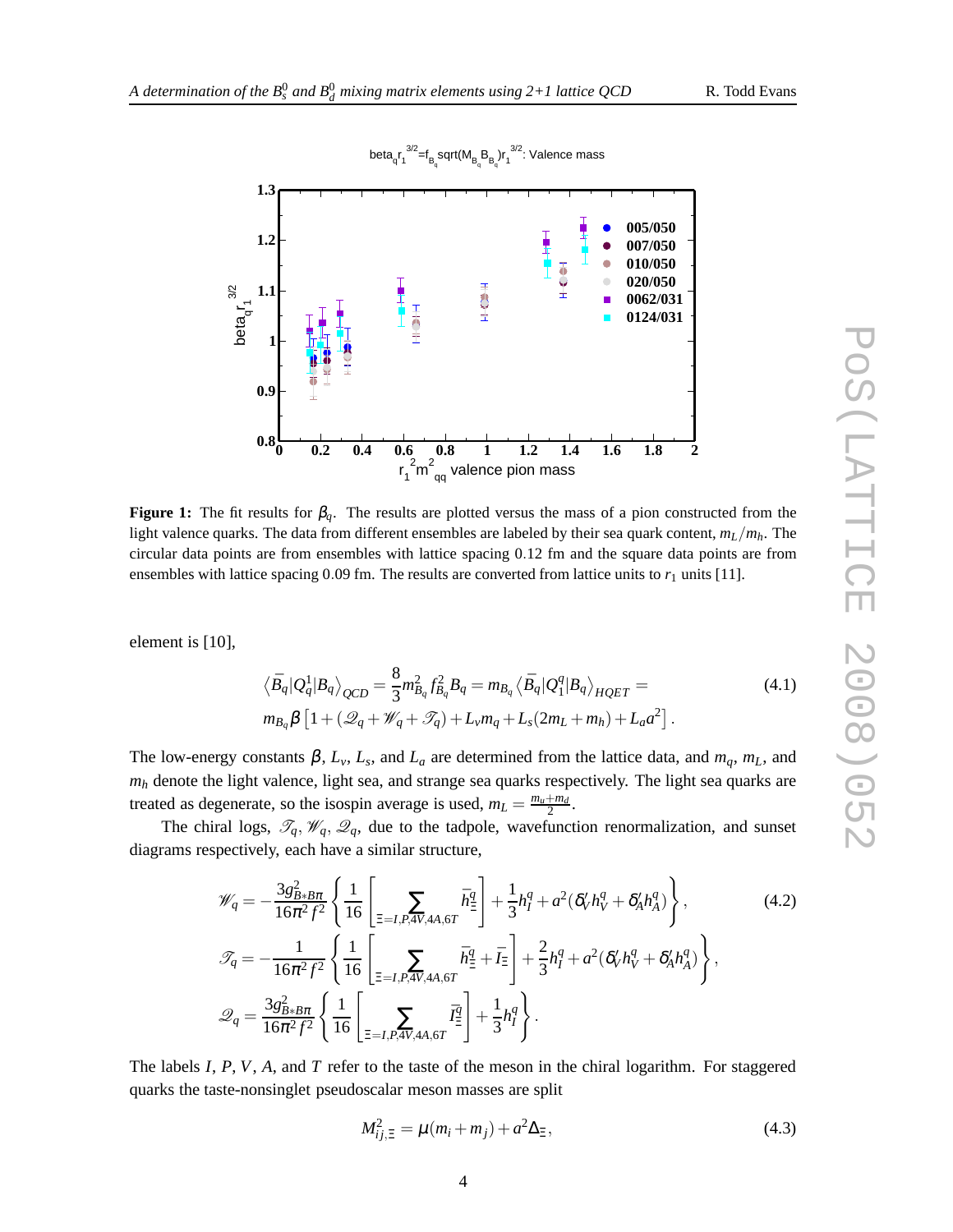where  $m_i$ ,  $m_j$  are quark masses and the sixteen meson masses are labeled by their taste representation,  $\Xi = P, A, T, V, I$ . The parameters  $\mu$  and  $\Delta_{\Xi}$  are determined from lattice calculations for pions and kaons [11]. The *B*-*B*<sup>\*</sup>- $\pi$  coupling,  $g_{B*B\pi}^2$ , is constrained by the CLEO measurement,  $g_{D*D\pi}^2 = 0.35 \pm 0.14$ , since heavy-quark symmetry implies  $g_{B*B\pi}^2 \approx g_{D*D\pi}^2$  [12]. For the parameter *f* we use the PDG value for the pion decay constant,  $f \sim f_\pi \approx 130$  MeV. In the actual fits all dimensionful parameters are made dimensionless by multiplication of appropriate powers of  $r<sub>1</sub>$  as explained in Ref. [11]. The prior values and widths for  $\delta'_V$  and  $\delta'_A$  are also determined from lattice calculations for pions and kaons [11].

Next-to-next-to-leading order (*NNLO*) analytic terms are also included in our fits, with priors and constraints estimated by power counting in  $HMS\chi PT$ . The *NNLO* analytic terms are included because the *s* quark mass breaks the chiral symmetry to a large enough degree that *NNLO* terms may be important. The error associated with leaving out the *NNLO* chiral logs and higher order terms is estimated by including and excluding all combinations of the *NNLO* analytic terms, using the extremes of the range in fit results as our light quark discretization and chiral extrapolation Ansatz error.

In the continuum limit the chiral logarithms  $\bar{h}_{\Xi}$ ,  $\bar{I}_{\Xi}$ , and  $h_I$  combine to form the continuum chiral expression, and the taste violating chiral logarithms,  $h<sub>V</sub>$  and  $h<sub>A</sub>$ , are set to 0. When extrapolating to the physical results we set  $\Delta_{\Xi} = \delta'_{A,V} = a = 0$ ,  $m_L \to (m_u + m_d)/2$ , and  $m_h \to m_s$ . We then obtain  $\langle \bar{B}_d^0 | Q_d^1 | B_d^0 \rangle$  and  $\langle \bar{B}_s^0 | Q_s^1 | B_0^0 \rangle$  by setting  $m_q \to m_d$  or  $m_s$ . We fit the data simultaneously to all 6 sea and 6 valence quark masses (36 lattice data points) to determine the low energy constants.

The fits and extrapolations for  $\xi' = f_{B_s} \sqrt{M_{B_s} B_{B_s}} / f_{B_d} \sqrt{M_{B_d} B_{B_d}}$  are shown in Figs. (2)-(3). The perturbative matching corrections have not yet been included in these results. At one-loop the operator  $\langle \bar{B}^0_q | \bar{b}(1-\gamma_5)q\bar{b}(1-\gamma_5)q|B^0_q\rangle$  mixes with  $Q^1_q$ . The one-loop correction to  $\xi$  is expected to be at the less than 1% level, which is much smaller than most other uncertainties in our calculation.

#### **5. Results**

Our preliminary results for  $\xi'$  are shown in Table 2. This table also lists the error budget for  $β_d$  and  $β_s$ . We find for  $ξ = ξ' \sqrt{M_{B_d}/M_{B_s}}$ ,

$$
\xi = 1.205(52). \tag{5.1}
$$

Our largest sources of uncertainty in  $\xi'$  are from statistical errors in the chiral extrapolation, and the light quark discretization and Ansatz errors in the chiral fit and extrapolation. The smaller higher-order matching and heavy quark discretization errors are estimated using power counting. The uncertainties due to the chiral fits' input parameters,  $r_1$ ,  $g_{BB^* \pi}$ , and light quark masses, are estimated by individually varying the input parameters within their range of uncertainty determined in Ref. [11]. The largest sources of uncertainty in  $\beta_d$  and  $\beta_s$  are due to statistical errors in the chiral extrapolations, higher-order matching terms, and the determination of the scale. The uncertainties due to these parameters are estimated in the same way as those of  $\xi'$ .

We find no significant uncertainty due to the determination of  $\kappa_b$  in our preliminary estimates. As a conservative estimate we quote the same uncertainty as in the Fermilab Lattice and MILC collaborations' calculation of  $f_B$  and  $f_{B_s}$  [13]. The negligible finite volume errors were estimated using the procedure described in Ref. [9].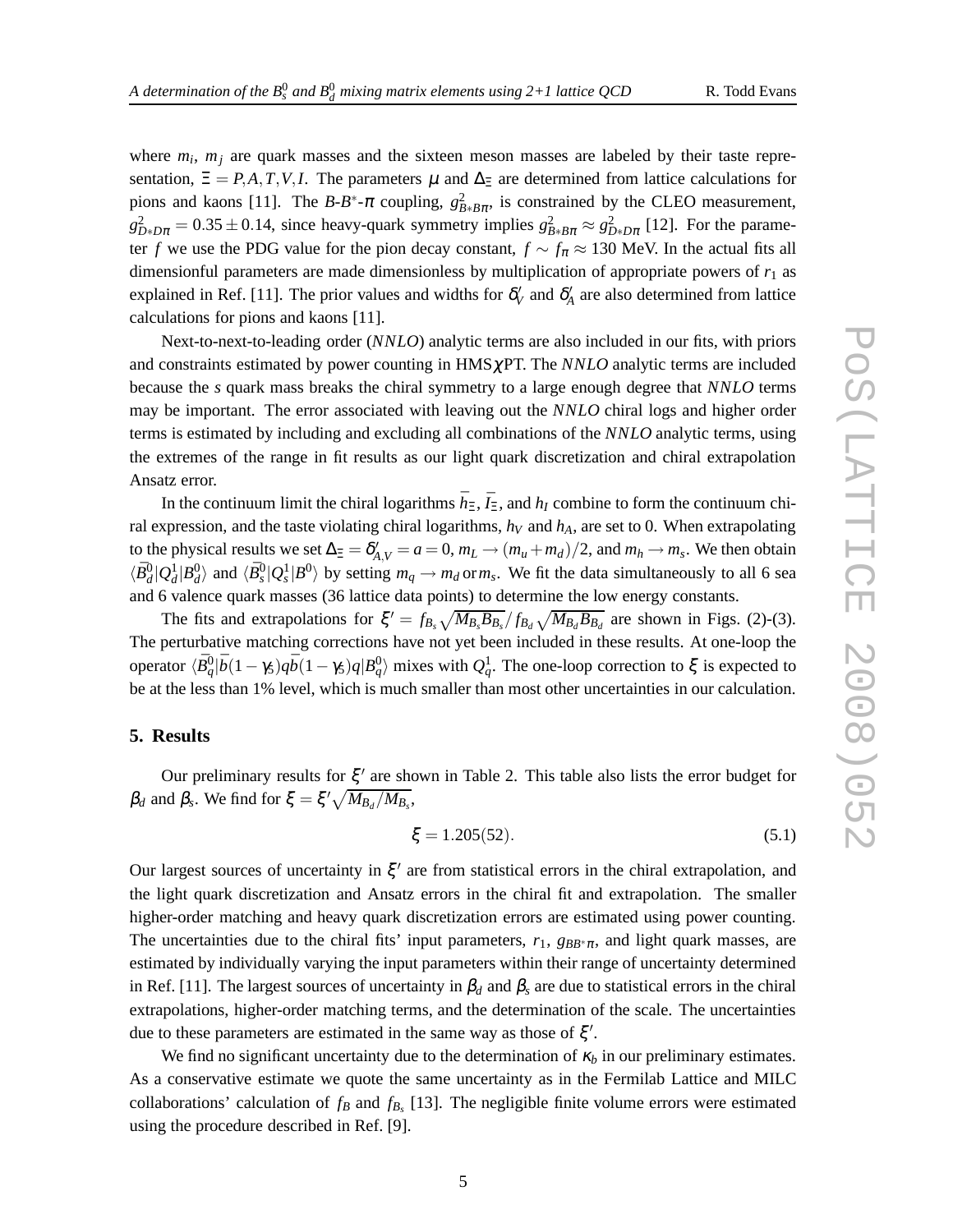**1.2 1.25 1.3**





**Figure 2:** The fit and extrapolation is presented in the sea mass plane, where data is plotted versus the sea quark mass ratio *mL*/*m<sup>s</sup>* . The blue circles correspond to the coarse lattice data, and the green circles to the fine lattice data. The same colored lines are the fits to the data. The red line is the continuum extrapolation with the red diamond and error bars corresponding to the physical mass point. The errors are 68% confidence intervals and statistical only.





**Figure 3:** This is the same fit as above shown in the valence quark mass ratio plane. The different colors and fit lines correspond to the different ensembles and fits to them. The red line and diamond correspond to the continuum and mass extrapolations.